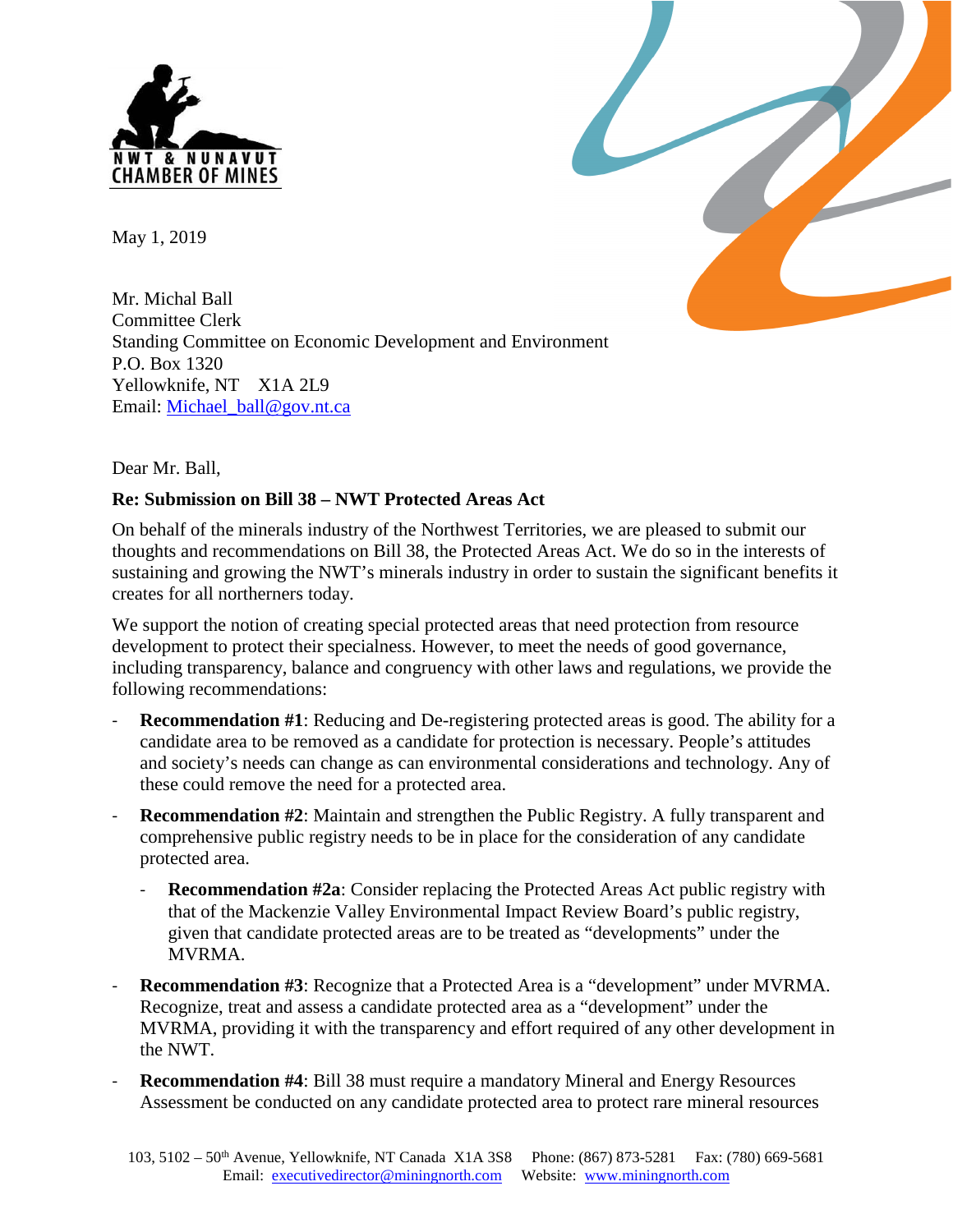from sterilization, so as to protect and promote the economic well-being of residents and communities in the settlement areas, while having regard to the interests of all Canadians.

- **Recommendation #5**: Remove the ability of this Bill to allow private donations to be made to candidate protected areas. Funding of candidate protected areas should come from the NWT's own economic returns.
- **Recommendation #6** allow corridors for transportation, communications, and energy to be established and permitted in protected areas; ensure protected areas are not used to block such developments.
- **Recommendation #7**: Change wording to allow corridors for transportation, communications (e.g., fibre optics), and energy (specifically electricity transmission and oil and gas energy pipelines) to be established and permitted in protected areas.
- **Recommendation #8**: Change wording to allow that corridors could support exploration, mining, oil & gas development, and energy development beyond the boundaries of the protected area.
- **Recommendation #9:** The Minister should not override Land Use Planning processes. They have been created under environmental legislation to conduct public processes to evaluate and designate land use. The Protected Areas Act must be subordinate to the Land Use Planning processes, and support them in conducting transparent, fulsome processes. Wording, as suggested, can be added to clarify this.
- **Recommendation #10**: Let land use planning processes confirm the establishment of a protected area. In their absence, maintain potential protected areas under "candidate" status until a Land Use Plan is established.
- **Recommendation #11**: Add wording to limit the size of protected areas in order to provide some balance between lands open and closed to development.

Attached please find our detailed submission.

Yours truly,

**NWT & NUNAVUT CHAMBER OF MINES** 

Gayetura

Gary Vivian President

c.c.: Felix Lee, President of the Prospectors & Developers Association of Canada Pierre Gratton, President of The Mining Association of Canada Hon. Bob McLeod, Premier of the Northwest Territories Hon. Wally Schumann, NWT Minister, Industry, Tourism & Investment Hon. Lou Sebert, NWT Minister, Lands Hon. R.C. McLeod, NWT Minister, Environment & Natural Resources Cory Vanthuyne, Chair, Standing Committee on Economic Development & Environment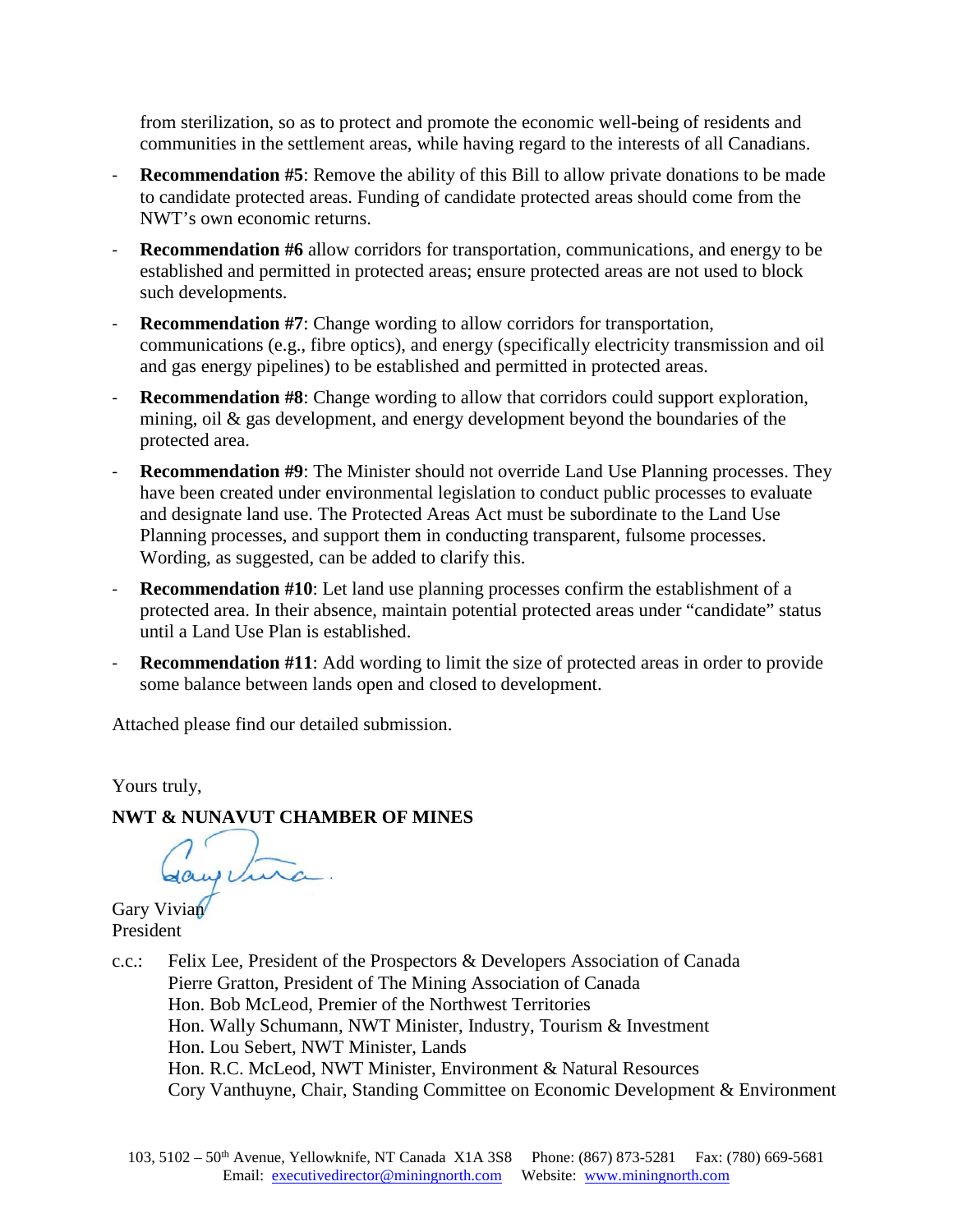



# **Submission on**

# **Bill 38 – The NWT Protected Areas Act**

**by the** 

**NWT and Nunavut Chamber of Mines** 

**– May 2019 –**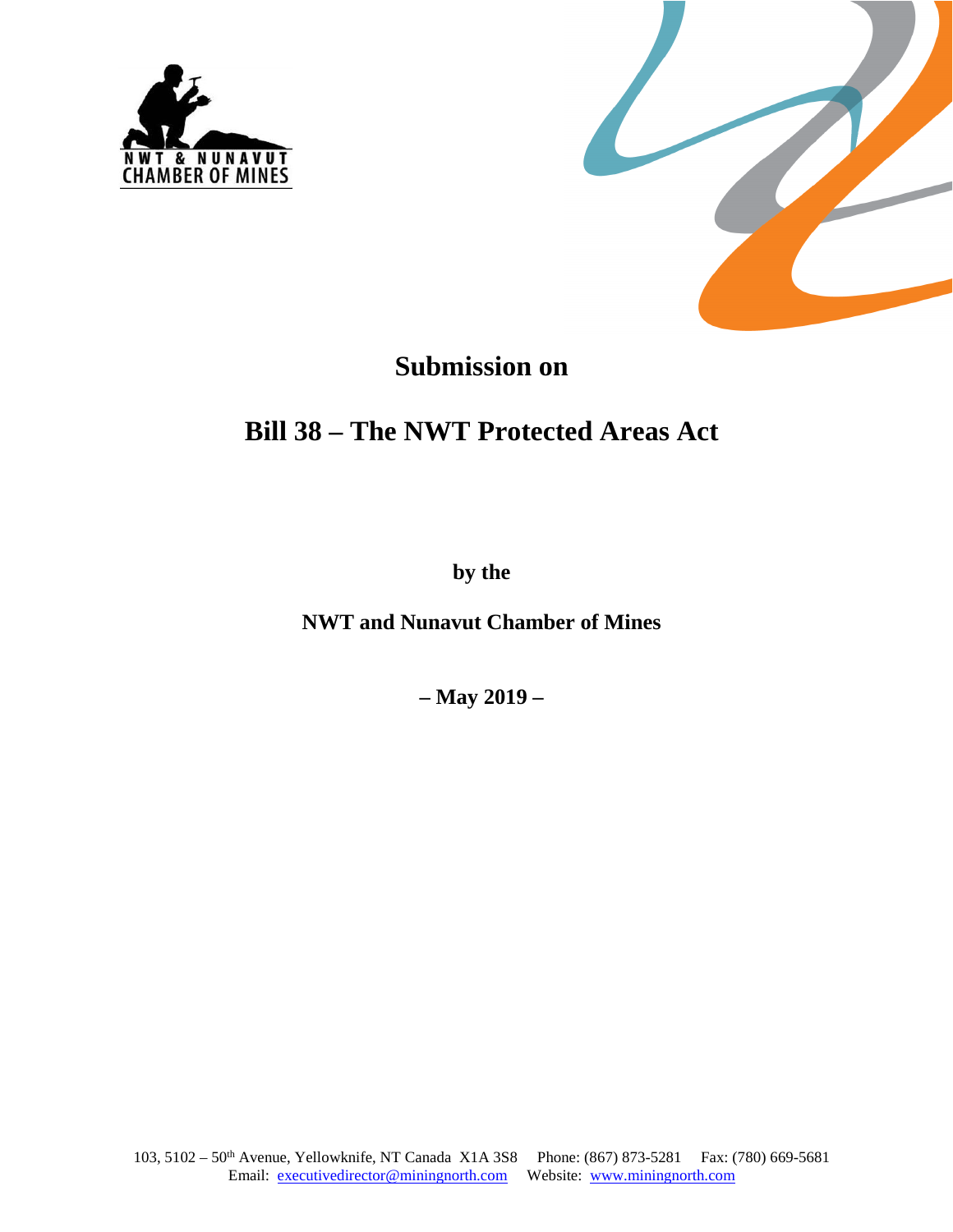## **SUBMISSION ON BILL 38 – NWT PROTECTED AREAS ACT**

### **SUBMISSION CONTENTS**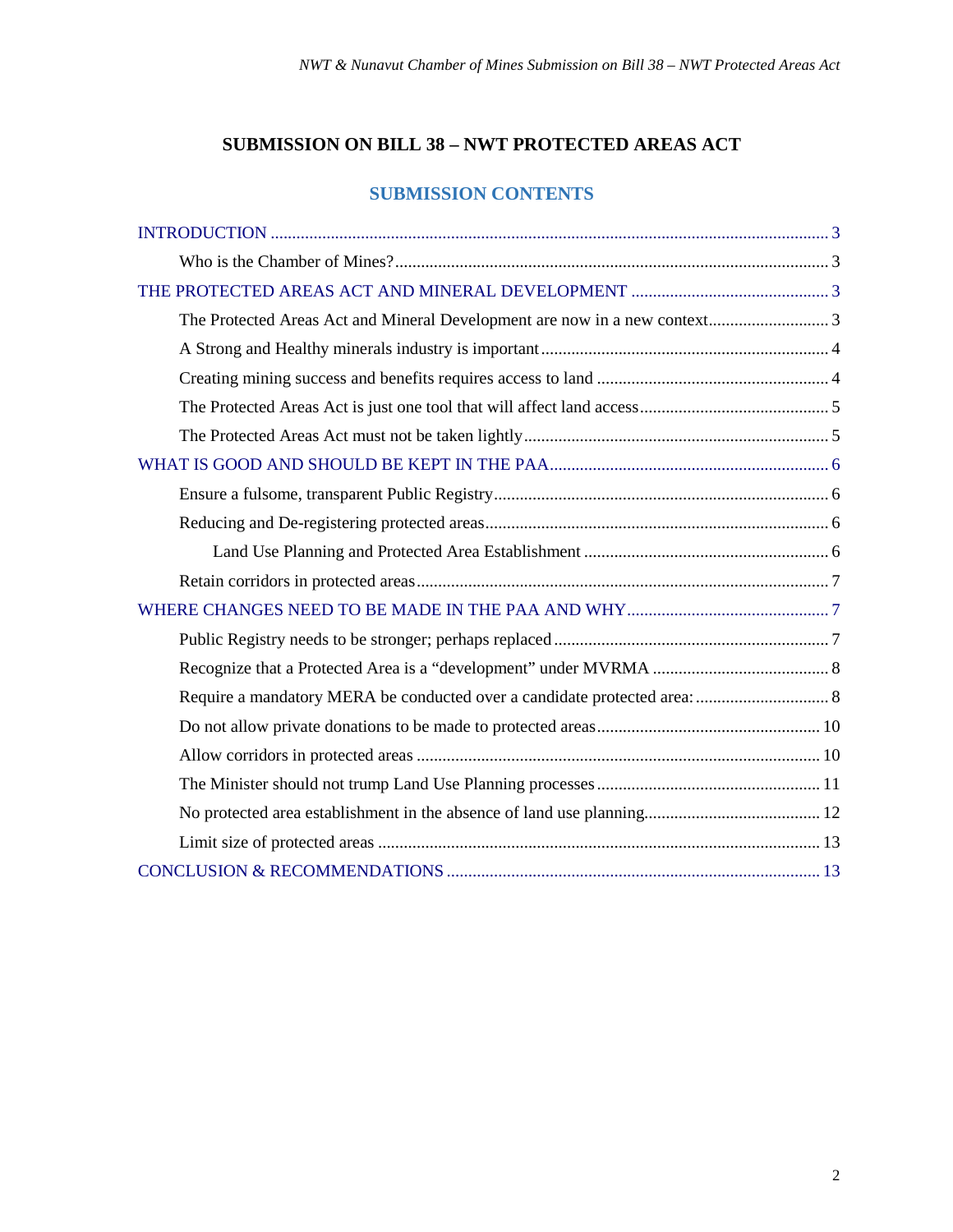## **SUBMISSION ON BILL 38 – NWT PROTECTED AREAS ACT**

We are pleased to submit our thoughts and recommendations on the Protected Areas Act in the interests of sustaining and growing a healthy, beneficial and responsible minerals industry in the Northwest Territories.

This is important, given that the minerals industry is the largest private sector economic activity in the territory, and that it has much future to continue to do so, provided the appropriate support.

# <span id="page-4-0"></span>**INTRODUCTION**

# <span id="page-4-1"></span>*Who is the Chamber of Mines?*

The NWT & Nunavut Chamber of Mines has been championing on behalf of a healthy minerals industry for over 50 years since its establishment in 1967. We do so with the support of nearly 400 direct members representing mining and exploration companies, consulting, service and supply companies – both Indigenous and non-Indigenous – and individuals, who all have a desire to see a strong minerals industry.

Our mining and exploration members represent well over 3,000 workers – Indigenous and non-Indigenous – directly employed in our industry. Our business members represent many hundreds more who rely on the minerals industry.

# <span id="page-4-2"></span>**THE PROTECTED AREAS ACT AND MINERAL DEVELOPMENT**

## <span id="page-4-3"></span>*The Protected Areas Act and Mineral Development are now in a new context*

At one time resource extraction was approved and carried out on Indigenous lands without their support and often without their participation. Naturally, in that context, the prospect of resource development was something to be feared, to seek protection from.

Today things are much different.

Resource management rules have been strengthened significantly because of Indigenous land claim agreements and Indigenous constitutional rights. Indigenous governments today are partners in co-managing resource development. At the same time, they are participating in resource development as they never have before, through training programs, jobs, new Indigenous mining businesses, and sharing in resource royalties.

Communities and Indigenous governments today are taking a new perspective and approach to resource development.

Indigenous governments are now looking to keep those benefits they have won strong, and to even grow them. They are starting to work hard to attract resource development to their regions, discuss how they can become owners in resource development projects, and help make their communities healthier and wealthier.

We observe that the constitutional reality today is that governance is now being shared between public and Indigenous governments. This means that indigenous governments are accepting the shared responsibility and obligation to protect and promote the social, cultural, environmental and economic well-being of residents and communities in the NWT and to all Canadians.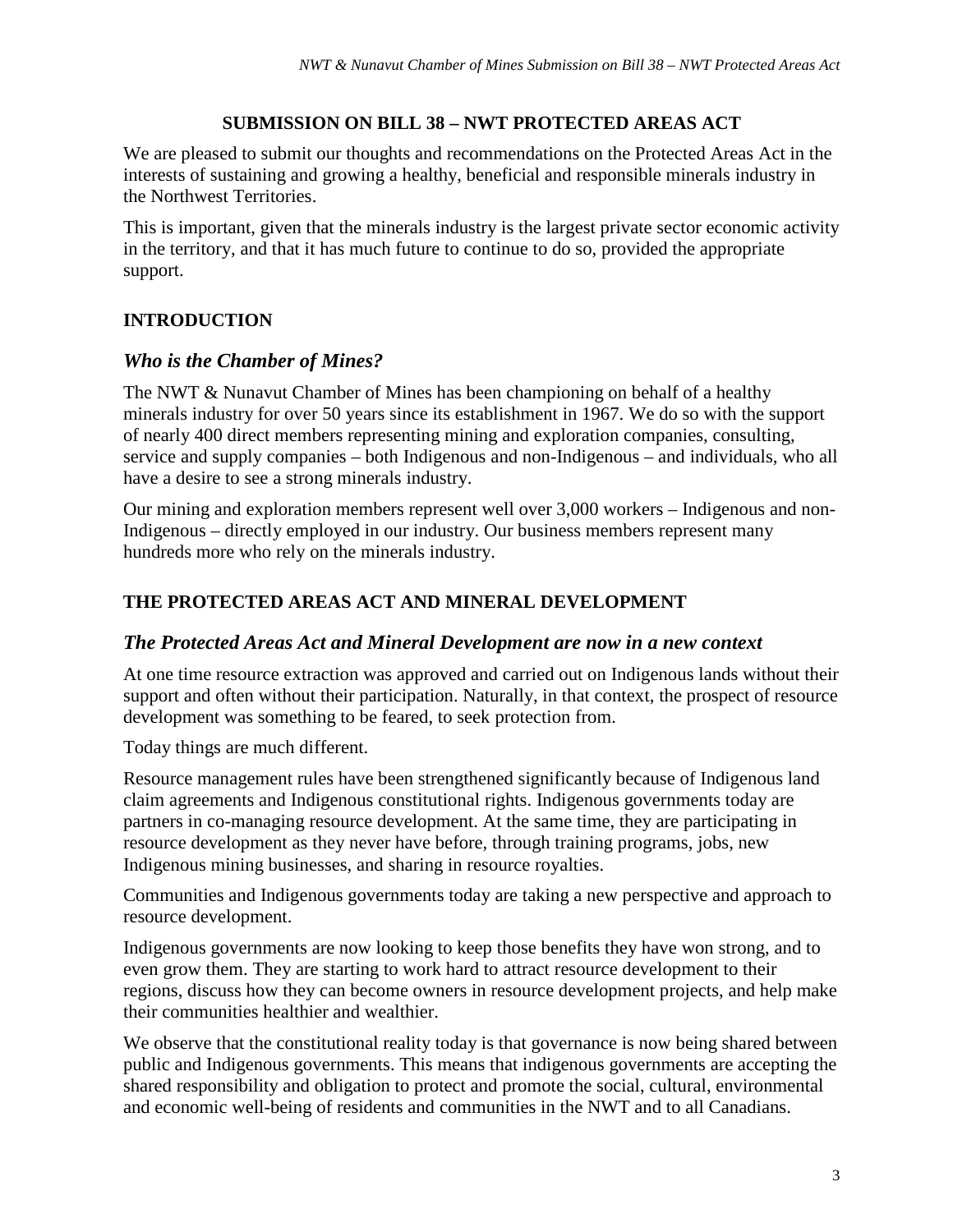# <span id="page-5-0"></span>*A Strong and Healthy minerals industry is important*

The benefits of the NWT's minerals industry are significantly important to the economic wellbeing of northerners, the territory and Canada. Benefits arising from the minerals industry over the past 21 years include:

- 60,000 person-years of employment, approximately half northern and half of those Indigenous workers. Mining is the largest private sector employer of Indigenous residents;
- Over \$20 billion in business expenditure, of which 70% is northern; an unprecedented \$6 billion is with Indigenous business;
- Well over \$100 million to communities in various impact and benefit agreements, in scholarships, and corporate social responsibility contributions; and
- Billions of dollars in various taxes and royalties which are now being shared with Indigenous governments across the Northwest Territories in constitutionally entrenched land claim agreements and under the devolution royalty sharing agreement.
- The minerals industry directly contributes approximately 35% of the gross domestic product of the NWT, and even more when indirect benefits to other sectors of the economy are considered.
- The NWT Government reports that, "In the past three years, diamond mines have contributed 41 percent of the GNWT's corporate income, fuel, property, and payroll tax revenue."
- Mineral exploration contributes many millions more in investment annually and supports additional employment and business benefits.

As a result, today the minerals industry is a significant contributor to Indigenous reconciliation in the NWT.

# <span id="page-5-1"></span>*Creating mining success and benefits requires access to land*

Exploration and mining rely on access to land in order to find and develop the mines that generate the many benefits the NWT receives and needs.

Exploration is a tough, risky business for the investor. It carries high odds that the explorer will be unsuccessful, and won't find a mine. The odds of discovery have been calculated at only 1 in 1,000 prospects becoming a mine; a world class mine has even higher odds, calculated at 1:3,333. The odds of winning at Bingo are higher.

However, just as any good Bingo player knows, the odds of success can be improved by playing many cards at the same time. For exploration, that means attracting many explorers and providing them with as much land as possible to explore. It is critical to remember that mines are not where we want them to be but where the earth's processes put them.

Thankfully, mineral exploration has a very small environmental footprint, and once land has been explored, it would be difficult to find any traces of where the exploration occurred. To help make sure this happens, companies today must provide financial assurances that they will clean up. If for some rare reason that they can't, government can use the security moneys to do the work. This does not happen often.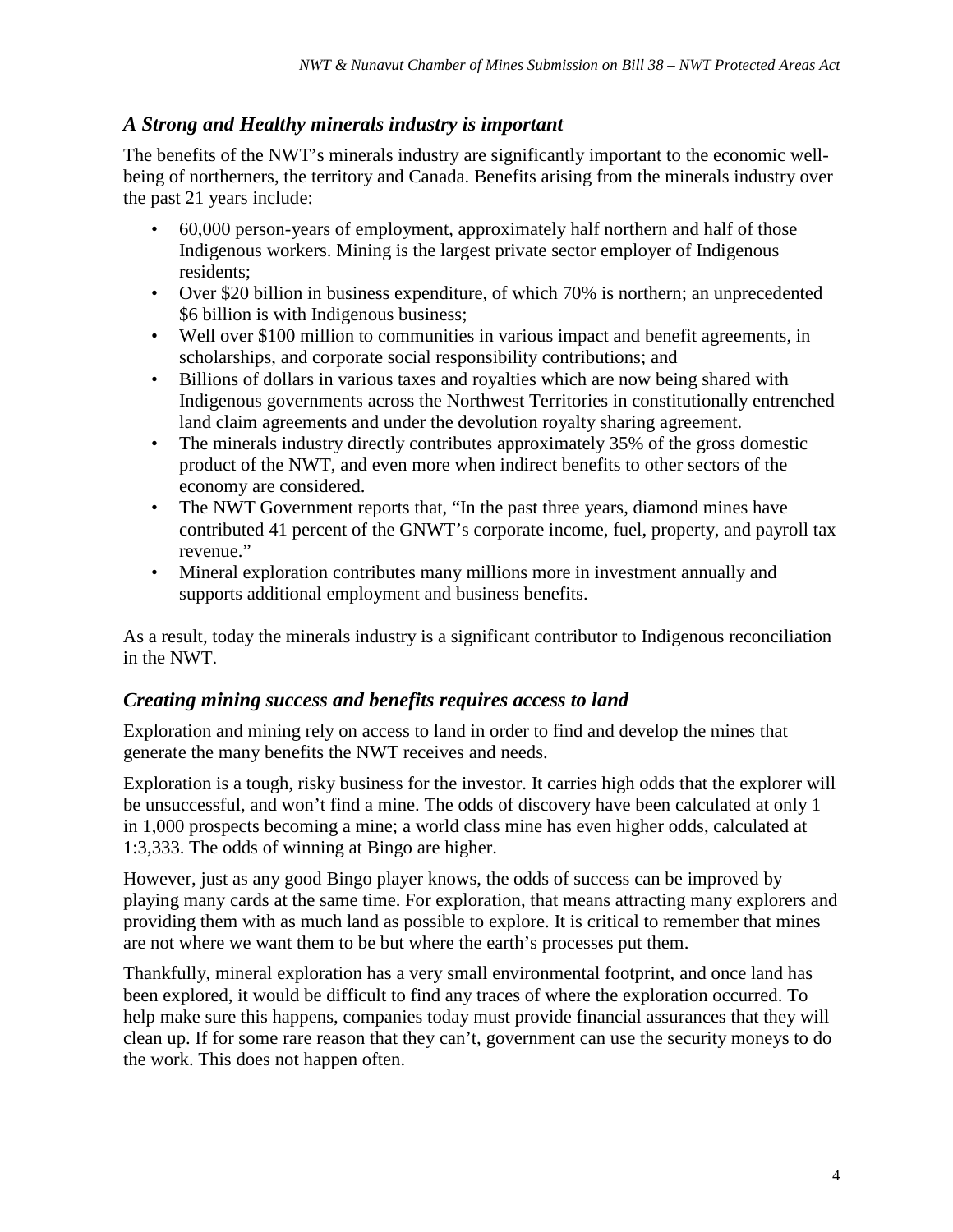Mining has a more significant environment impact than mineral exploration. However, its footprint is relatively small, and all the mines historically in the NWT occupy a physical footprint of about 0.006% of the area of the NWT. Mining activity occurs for a number of years, and then the mine is reclaimed and returned to nature as best and safely as possible, and following rules approved by co-management legislation and regulation.

It is important to understand that mining today is not carried out like it was during our grandfathers' or even our father's time.

Environmental rules are more stringent and mining practices are carried out to much higher standards than in the past. Today, we in the North have environmental co-management systems in place, have developed and received approval on how to close mines safely even before the they are built, and provide millions of dollars in security to ensure that they will be cleaned up afterwards. The mines' work must undergo the scrutiny of land claims based, resource comanagement boards before they are approved, to ensure they do not create any significant adverse environmental impacts.

# <span id="page-6-0"></span>*The Protected Areas Act is just one tool that will affect land access*

There are special places in the NWT where resource activities – including exploration and mining – may not be desired. People and companies working in the minerals industry and other land use activities, generally understand and support that. We fully support the co-management system but suggest it needs to work in all cases.

The Protected Areas Act is intended to help identify and advance such areas to protection.

It is important to remember that the Protected Areas Act is just one of the tools to be used to protect areas.

Other land protection tools include National Parks, National Wildlife Areas, bird and game sanctuaries, and wildlife conservation areas. Land use plans can also be used to protect certain areas, with the benefit of more flexibility to change protection levels if needed. It is important to remember that the comprehensive land use regulations under the MVRMA and CEAA in the Inuvialuit region also ensure land, wildlife and water are protected from significant adverse environmental impacts.

# <span id="page-6-1"></span>*The Protected Areas Act must not be taken lightly*

The Protected Areas Act will be very powerful and the implications far-reaching, as it proposes to remove land from development forever. Actions under the Protected Areas Act cannot be taken lightly.

While removal of lands from future development in a protected area can protect the environment, it can also affect the social, cultural, and economic well-being of present and future generations.

It is for this reason that candidate protected areas fall under the rules of the Mackenzie Valley Resource Management Act (MVRMA) which requires that territorial parks be treated as a "development" and be assessed for their effects not only on the environment, but also on the protection of the social, cultural and economic well-being of residents and communities in the Mackenzie Valley.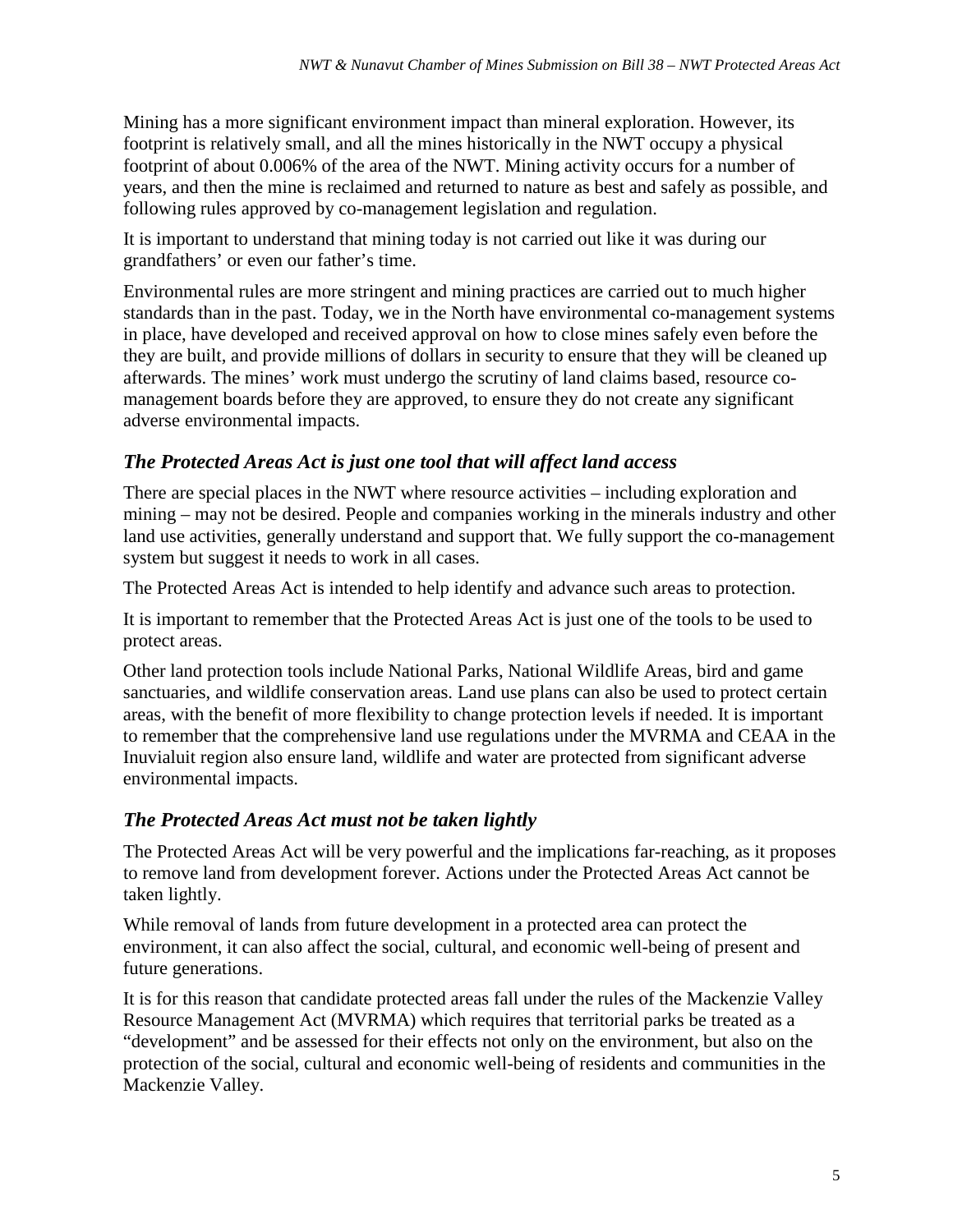## <span id="page-7-0"></span>**WHAT IS GOOD AND SHOULD BE KEPT IN THE PAA**

#### <span id="page-7-1"></span>*Ensure a fulsome, transparent Public Registry*

A public registry can help ensure discussions on protected area development processes are transparent and will lead to better decision making.

Public registries are the foundation of the resource co-management process in the Northwest Territories. They are critically important tools for the Mackenzie Valley Environmental Review Board, all the Land and Water Boards, and the Sahtu Land Use Planning Board. They provide full transparency on development projects.

Similar to those registries, the registry being proposed under the Protected Areas Act should provide full disclosure to the public with all information submitted and related to a candidate protected area, so as to allow the public to track, monitor, and participate in the protected areas process.

We fully support the need for a public registry and provide recommendations later in this submission on the need for the registry to be strengthened so as to support full disclosure and transparency. We also recommend thought be given to deferring this public registry to that of the Mackenzie Valley Environmental Impact Review Board.

## <span id="page-7-2"></span>*Reducing and De-registering protected areas*

Providing the ability for a candidate area to be removed  $(13.(1))$  as a candidate for protection is a necessary and good requirement of the Protected Areas Act.

So too is the ability to reduce in size or even de-register an established protected area from the registry and return it to open public land.

People's attitudes and society's needs and priorities can change; infrastructure routing can change; so too can environmental considerations and technology. All of these should be considered in removing or reducing the need for a protected area.

This is an important distinction that sets a NWT protected area apart from a national park, the ability to be flexible in changing boundaries or even removing protected area status, should the need arise.

- **Recommendation #1**: Reducing and De-registering protected areas is good. The ability for a candidate area to be removed as a candidate for protection is necessary. People's attitudes and society's needs can change; as can environmental considerations and technology change. Both could remove the need for a protected area.

#### <span id="page-7-3"></span>*Land Use Planning and Protected Area Establishment*

Later in this submission, we will add further support to the Act's ability to reduce or de-register protected areas, given that land use planning has not been invoked or completed in all regions of the NWT. You will read our recommendation that no candidate area is to be advanced to established status until land use planning is in place, and discussions under that process support that protected area establishment.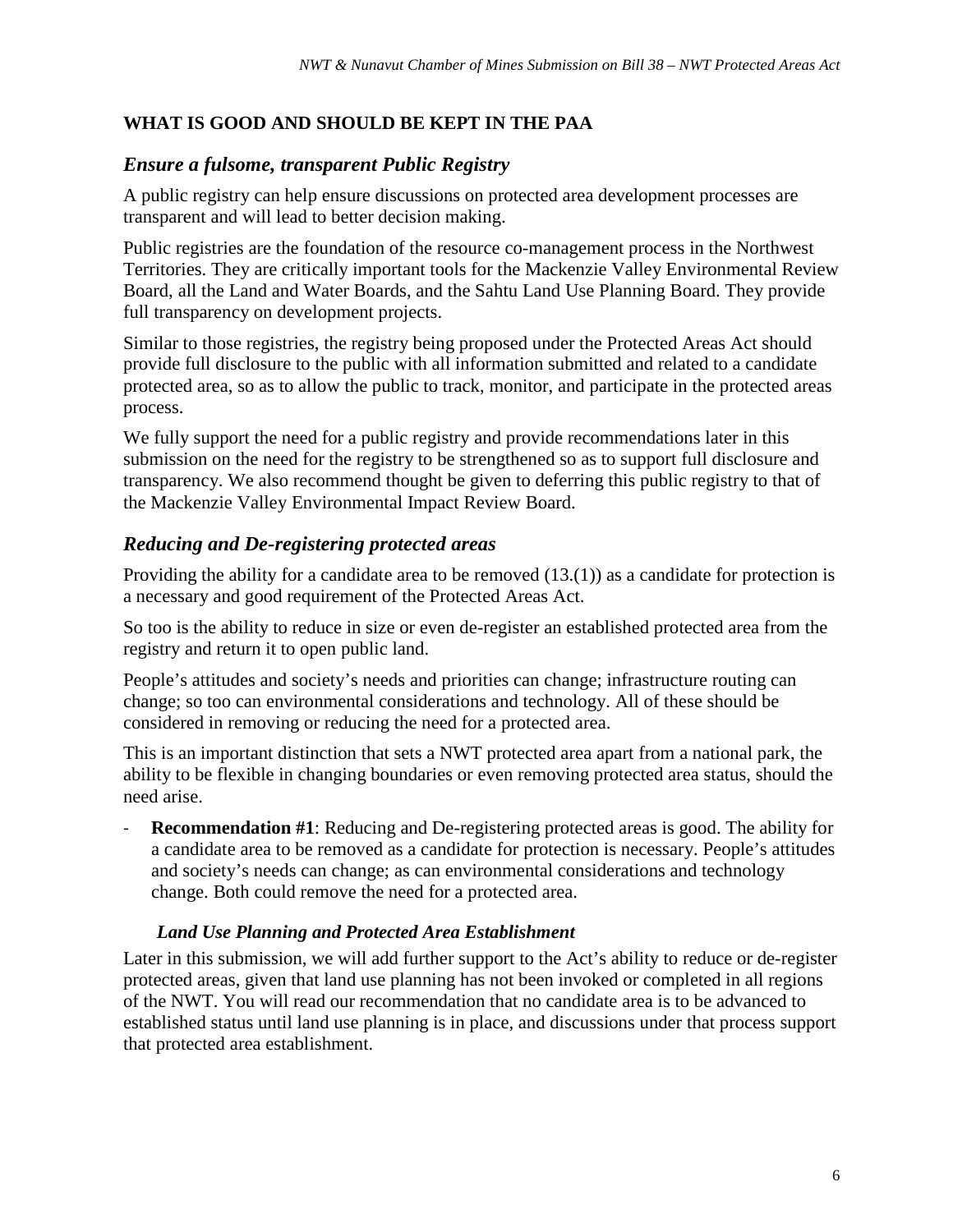# <span id="page-8-0"></span>*Retain corridors in protected areas*

Section 36 speaks to allowing transportation and transmission corridors in protected areas. This is good, and should be kept in the final Act.

However, it should be strengthened with the addition of corridors for energy, specifically powerlines and pipelines.

We address this in the next section with a recommendation for changes.

# <span id="page-8-1"></span>**WHERE CHANGES NEED TO BE MADE IN THE PAA AND WHY**

We recommend that changes be made to the PAA in the following areas.

## <span id="page-8-2"></span>*Public Registry needs to be stronger; perhaps replaced*

We support the requirement for a public registry as proposed under Section 9. Removing lands from potential resource development can have significant effects. It is important that the public have the ability to understand what is under consideration with a protected area, and what discussions and actions are being taken by all governments and stakeholders around establishment of a protected area.

The current wording in the Protected Areas Act on what is required in the registry is insufficient and needs to be strengthened, e.g.:

- o Section 12(2) requires only:
	- (a) a description of the boundary or a map of the area;
	- (b) the date of approval of the area;
	- (c) the manner of interim protection for the area.
- o Section 18 requires only:
	- (a) the metes and bounds description of the area;
	- $\bullet$  (b) a description of how the area meets the purpose of this Act;
	- (c) the objectives that are defined for the area;

A protected area is a park and is by definition under the MVRMA a "development" that needs to undergo environmental scrutiny through preliminary screening and potentially environmental assessment. Witness the preliminary screening that Parks Canada's proposed development of Thaidene Nëné as a national park is undergoing today.

Like other registries established under the MVRMA, the Protected Areas Act's registry should be more robust and transparent so as to more adequately fulfil the requirements of the MVRMA to support preliminary screenings and potential environmental assessments.

(One additional small point, we recommend that the registry require that an official area in square kilometres be posted to help everyone agree to what quantum is. It is these land quanta that are used to track territorial and national commitments to land conservation and having an agreed upon area will help remove any argument or confusion.)

Details of what is required to be posted in the registry should be strengthened, e.g., all correspondence and documentation by the proponent of the protected area and responses from Indigenous governments and interested stakeholders should be filed.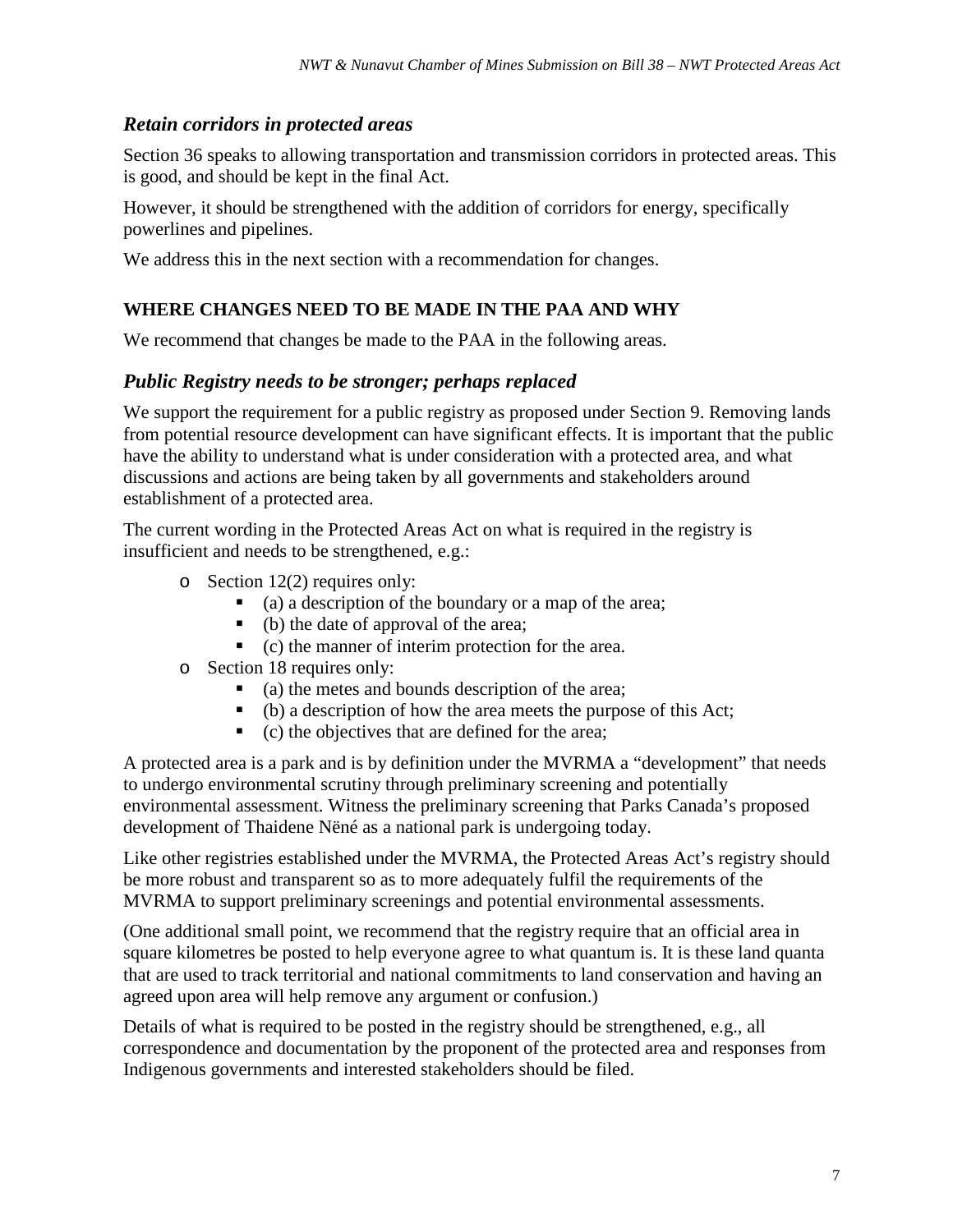- **Recommendation #2**: Maintain and strengthen the Public Registry. A fully transparent and comprehensive public registry needs to be in place for the consideration of any candidate protected area.

Given the overlap with the MVRMA, we recommend consideration be given to replacing the public registry or synchronizing it with the MVEIRB's.

**Recommendation #3**: Consider replacing the Protected Areas Act public registry with that of the Mackenzie Valley Environmental Impact Review Board's public registry, given that candidate protected areas are to be treated as "developments" under the MVRMA. The challenge will be that the MVEIRB's registry is for only two thirds of the NWT, outside of the Inuvialuit Settlement Region.

# <span id="page-9-0"></span>*Recognize that a Protected Area is a "development" under MVRMA*

Because a protected area will never allow mineral or energy resource use, its establishment could have adverse consequences on *"the social, cultural and economic well-being of residents and communities in the settlement area, having regard to the interests of all Canadians"*, words used in the MVRMA.

It is for this reason that the MVRMA treats a protected area as a "development", as per Part 5, Definitions, 111(1):

*development means any undertaking, or any part or extension of an undertaking, that is carried out on land or water and includes an acquisition of lands pursuant to the Historic Sites and Monuments Act and measures carried out by a department or agency of government leading to the establishment of a park subject to the Canada National Parks Act or the establishment of a park under a territorial law.*

As a "development", a protected area proposal must be considered and assessed, first with a preliminary screening (as Thaidene Nene national park reserve is currently undergoing), and conceivably with an environmental assessment where warranted.

- **Recommendation #4**: Add words to the definitions in the Protected Areas Act to reinforce that a protected area is a "development" under MVRMA. This will help reinforce the need for comprehensive and transparent review as required under the MVRMA for any other development in the NWT;

## <span id="page-9-1"></span>*Require a mandatory MERA be conducted over a candidate protected area:*

A severe shortcoming in Bill 38 is the lack of requirements to assess the mineral and energy resource potential of a nominated or candidate protected area.

At best, the Bill makes one reference in  $10(5)$  that a nomination of a candidate protected area must include "a summary of known values of the area". However, it can be expected that these "known values" will reflect only the nominee's perspective of why an area should be protected and not provide the balanced information required for good decision making, including a fulsome assessment of mineral and energy resources that would be lost by protection.

Good governance and the need for informed decision making requires that mineral and energy resource assessments are required of any candidate protected area.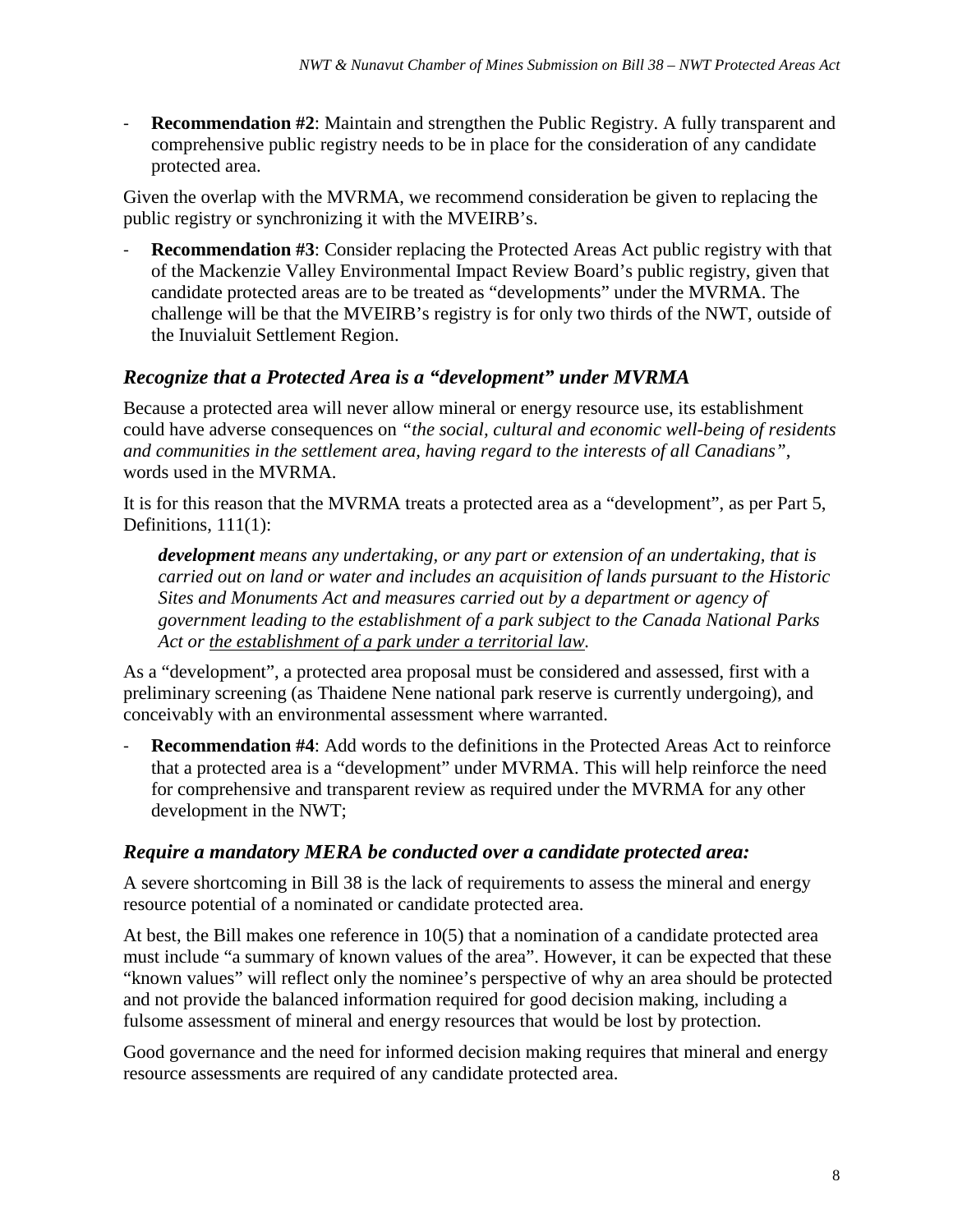That this is missing in the Bill is alarming, given that such resource assessments are so common in other land management processes, e.g.:

- The original **"***Protected Areas Strategy: A Balanced Approach to Establishing Protected Areas in the Northwest Territories* **(1999)"**, required a multi-step process in identifying potential protected areas. A key step was for governments to: *coordinate the development of an effective mineral and energy assessment process for high priority candidate protected areas*.
- Canada's *[Minerals and Metals Policy](https://www.nrcan.gc.ca/mining-materials/policy/8690)* states:
	- o *In establishing and managing protected areas, the Government recognizes the minerals and metals industry's important contribution to Canada. It also recognizes the desirability of leaving federal lands, particularly those with high mineral potential, open for mineral development when this is consistent with federal legislation and government policies, and compatible with environmental and social objectives. Consequently, the Government will* [amongst other things]*:*
		- *fully take into account the mineral potential of the area in question before taking decisions to create protected areas on federal lands;*
		- *impose land withdrawals that preclude mineral development activities only when specific conditions justify such action, and only after economic and social impacts have been carefully considered.*
	- o Further, the Policy empowers a *[Mineral and Energy Resource Assessment](https://www.nrcan.gc.ca/mining-materials/policy/government-canada/8724)  [\(MERA\)](https://www.nrcan.gc.ca/mining-materials/policy/government-canada/8724)* for National Park proposals:
		- *To ensure that the economic and strategic significance of mineral and energy resource potential is duly considered;*
		- *To ensure that, in making recommendations regarding the withdrawal of land for national park purposes, the Minister is advised on the balance between the values of the land with respect to park establishment criteria and the potential for the exploration, development and use of mineral and energy resources which may inhere in the land; and*
		- *To prepare assessments of the mineral and energy resource potential of areas being considered for national parks.*
- The **[GNWT Land Use and Sustainability Framework](https://www.lands.gov.nt.ca/en/land-use-and-sustainability-framework-0)** under one of its key Guiding Principles – "Balanced and Sustainable" – commits GNWT to ensure that *"Landmanagement decisions consider ecological, social, cultural and economic values to ensure maximum benefits to current and future generations."*

Bill 38 must be strengthened with the addition of language requiring a mineral and resource assessment be conducted. Words for consideration are:

- *Prior to consideration of a candidate protected area as an established protected area, the candidate area must undergo a fulsome mineral and energy resource assessment to ensure that the economic and strategic significance of mineral and energy resource potential is duly considered;*
- *To ensure that, in making recommendations regarding the withdrawal of land for protected area purposes, the Minister is advised on the balance between the values of the land with respect to park establishment criteria and the potential for the exploration, development and use of mineral and energy resources which may inhere in the land;*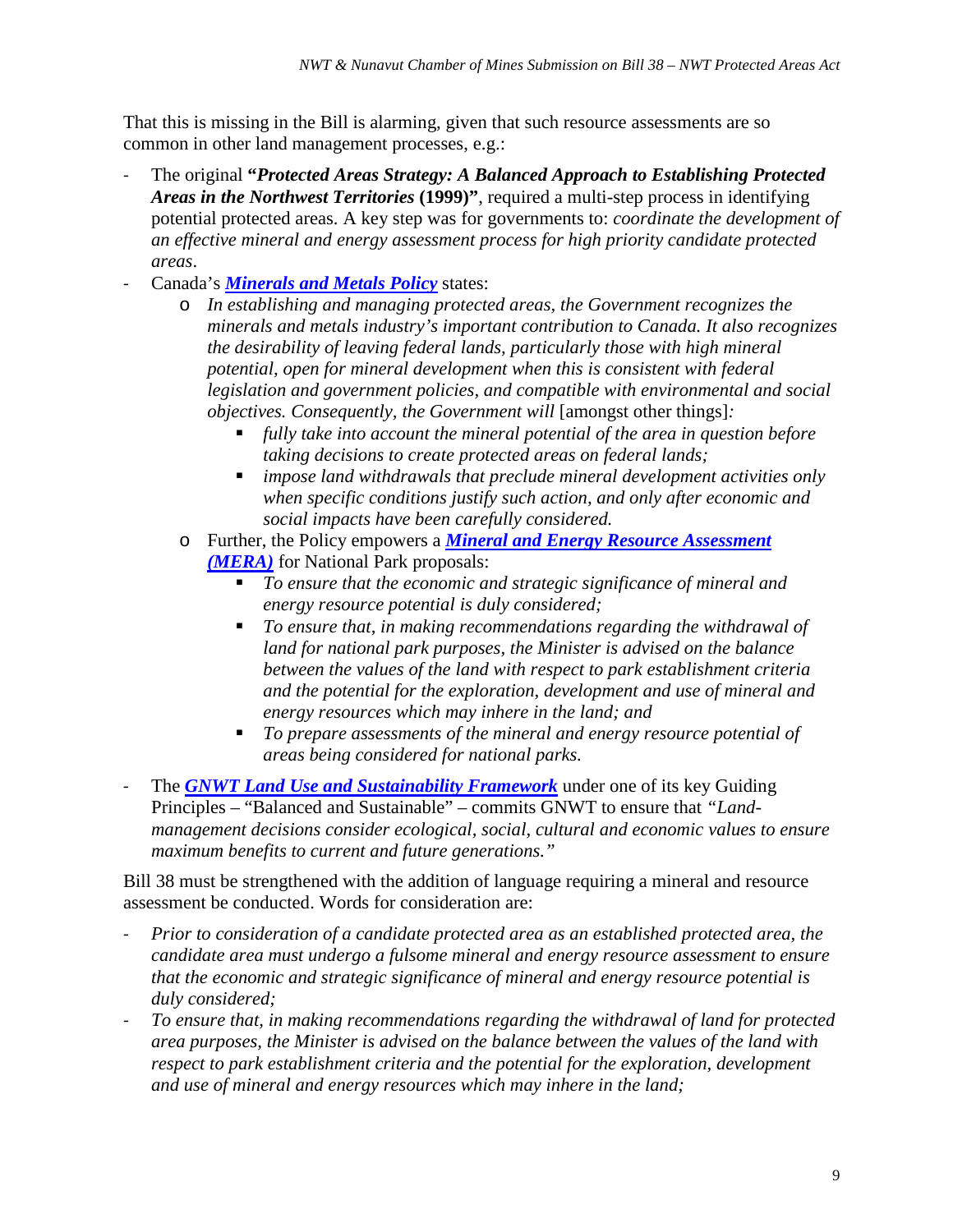- *To prepare assessments of the mineral and energy resource potential of areas being considered for established protected areas; and*
- *To excise any areas with high mineral potential from that candidate protected area.*

Understanding fully the resource and energy potential will help make the best land use decisions.

- **Recommendation #5**: Bill 38 must require a mandatory Mineral and Energy Resources Assessment be conducted on any candidate protected area to protect rare mineral resources from sterilization, so as to protect and promote the economic well-being of residents and communities in the settlement area, and having regard to the interests of all Canadians.

# <span id="page-11-0"></span>*Do not allow private donations to be made to protected areas*

We are concerned with the Bill's proposal under Clause 20, to allow the Minister to establish special purpose funds to accept donations for protected areas.

Private donations, whether from environmental groups or even industry, should not be allowed to advance a protected area.

By allowing them for established protected areas, you open the door to inappropriate influencing of protected areas establishment for money. It is not appropriate.

Donations of several millions of dollars – a not improbable amount – could be seen as very powerful and attractive motivators for small communities to advance protected areas, for example. Yet, that amount is quite paltry when compared to the ability of the land to generate benefits through responsible resource extraction.

The exchange of money for land enters onto dangerous ground. Donations can create perceptions that a protected area is being purchased.

Outside injections of money are artificial, and will likely be biased towards protection, and be biased more towards the interests of those from outside the north who have the money and their own agenda for what is best for the north. This would not be in the long-term interests of the north or northerners.

To remove any concerns of bias or impropriety, protected areas should be developed with the resources that the NWT creates itself economically. We in the NWT need to continue to grow our economic self-reliance in order to look after ourselves using our own resources, and that includes the establishment of parks and protected areas.

**Recommendation** #6: Remove the ability of this Bill to allow private donations to be made to protected areas. Funding of protected areas should come from the NWT's own economic returns.

# <span id="page-11-1"></span>*Allow corridors in protected areas*

Clauses 35 and 36 speak to corridors.

Clause 36 allows transportation and transmission corridors in protected areas. This is good, and should be kept in the final Act. However, it should be strengthened with the addition of corridors for energy, specifically powerlines and pipelines.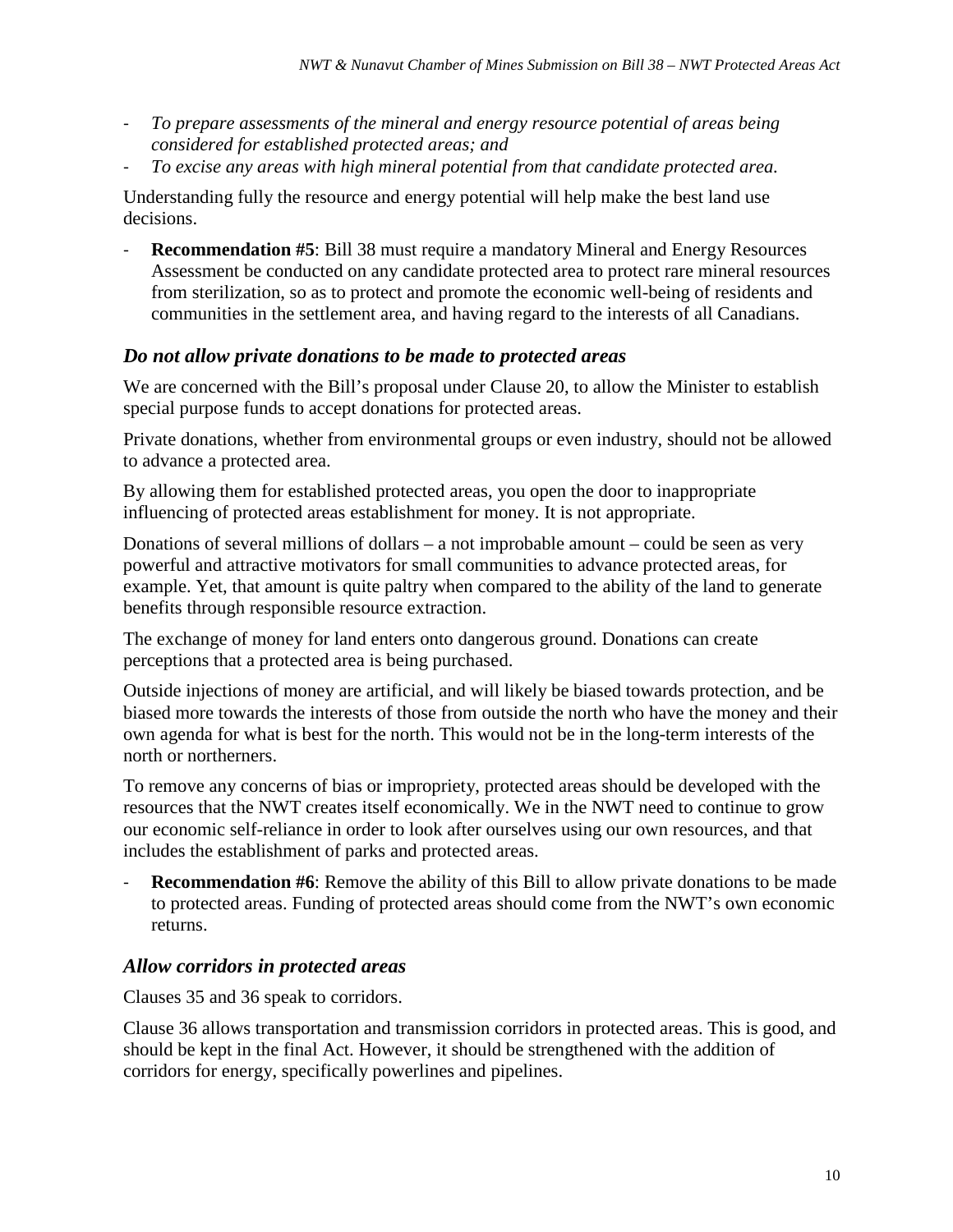Clause 35 prevents a number of activities including mining, oil  $\&$  gas, and energy developments in protected areas. However, changes should be made to allow for corridors through protected areas to support those activities beyond the boundaries of the protected area.

There is real risk that a protected area could block development beyond its borders. We would like to think this is not the intent of the Bill, particularly when it can be shown that corridors do not carry any significant environmental risks that cannot be mitigated.

We recommend changes to Clause 35 to clarify this and suggest wording like this:

35. (1) Any surface authorizations or interests for lands within a protected area, including transportation, communication and energy corridors, may be issued or renewed, subject to the regulations and any applicable management plan.

36. … the Minister may identify an area within a protected area where a right to occupy land may be granted for the purposes of establishing a transportation, communications or energy transmission (oil & gas, electricity) corridor within and through the protected area … to support exploration, mining, oil & gas development, and energy development beyond the boundaries of the protected area.

- **Recommendation #7**: Change wording to allow corridors for transportation, communications (e.g., fibre optics), and energy (specifically electricity transmission and oil and gas energy pipelines) to be established and permitted in protected areas.
- **Recommendation #8**: Change wording to allow that corridors could support exploration, mining, oil & gas development, and energy development beyond the boundaries of the protected area.

Such allowance for corridors would also ensure there was no purposeful move to propose candidate areas to be roadblocks for development beyond.

# <span id="page-12-0"></span>*The Minister should not trump Land Use Planning processes*

Nominating an area as a candidate protected area is a significant move, for it has the potential to remove significant economic benefits from resource development from the North and all of its residents.

Areas of high mineral potential are rare in nature too with deposits seldom located where we want them to be. They are deserving of protection for economic reasons but do not receive any such protection.

For this reason, creation of protected areas cannot be treated lightly. They have the stature of being considered a "development" under the MVRMA and should undergo comprehensive discussions leading to preliminary screening and conceivably environmental assessment.

It appears that under at least 3 clauses in Bill 38, the Minister has the power to override a land use planning board or process, e.g.:

- Clause 12.(3): *If there is a land use planning board or body with a role related to an existing land use plan or a land use plan being developed in a region that includes any part of a candidate protected area, the Minister shall, without delay, give notice to that board or body of the candidate protected area approval and provide a description of the boundary or a map of the area*.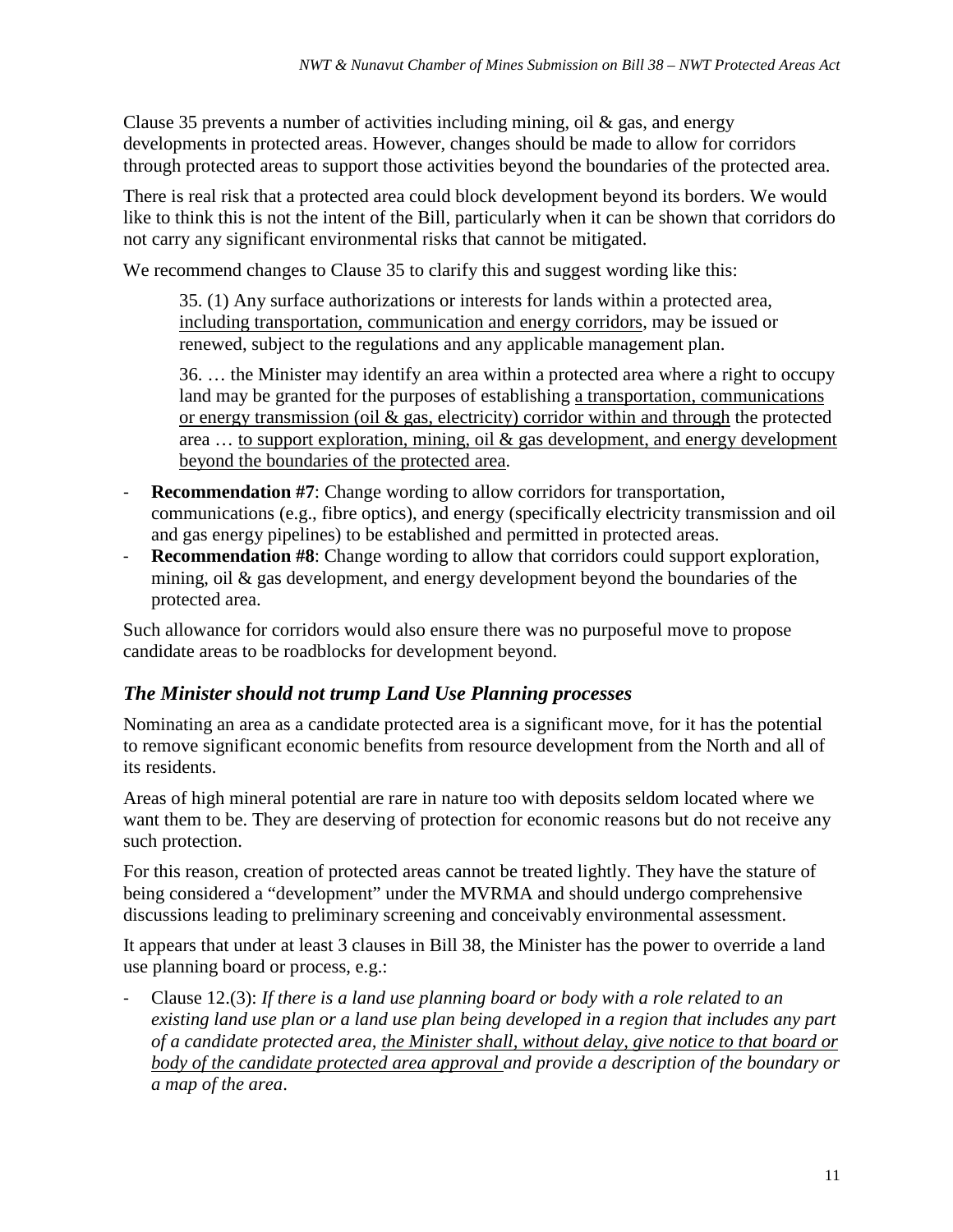- Clause 16.(4): *If there is a land use planning board or body with a role related to an existing land use plan or a land use plan being developed in a region that includes any part of a candidate protected area, the Minister shall, without delay, give notice of the intention to establish a protected area under section 17 to that board or body before the protected area is established, and provide a description of the boundary or a map of the area.*
- Clause 26.(5): *If there is a land use planning board or body with a role related to an existing land use plan or a land use plan being developed in a region that includes any part of a protected area, the Minister shall, without delay, give notice to that board or body of a change in size or de-registration of a protected area under this section.*

We believe this gives too much power to the Minister.

What should be added after each of these clauses is wording like: *"… so as to allow the land use planning board or body to consider (or not) as a formal candidate protected area under its land use planning processes"*. This would then recognize the legally sanctioned public processes that the land use planning boards were created for in assessing land usage and designations, which are not intended to be at the Minister's sole discretion.

Inclusion of the above wording would remove confusion, raise the standard of governance, and bolster regulatory certainty so the Minister is not seen as overriding established land use planning processes.

**Recommendation #9:** The Minister should not override Land Use Planning processes. They have been created under environmental legislation to conduct public processes to evaluate and designate land use. Support them in conducting transparent, fulsome processes. Wording, as suggested, can be added to clarify this.

#### <span id="page-13-0"></span>*No protected area establishment in the absence of land use planning*

While the NWT has a very progressive land and resource co-management regime under the MVRMA, it is not complete. Important to the discussion of a protected areas bill, land use planning has not been invoked or completed in all regions of the NWT.

The process of identifying and setting aside areas for protection is land use decision making. It is a subset of land use planning.

Protecting parcels of land is improved when done in the broader context of all land use.

However, when it is done in the absence of land use planning, then moving ahead with protected area establishment runs the risk of missing "the big picture", the more fulsome discussions and investigations that land use planning bring and providing full transparency to these considerations.

We recommend that no candidate protected area be advanced to an established protected area until land use planning is in effect and land use discussions support it. The areas can remain as a candidate protected area in the meantime, perhaps similar to how a NATIONAL PARK remains as a NATIONAL PARK RESERVE until outstanding matters like land claims are resolved.

- **Recommendation #10**: Let land use planning processes confirm the establishment of a protected area. In their absence, maintain potential protected areas under "candidate" status.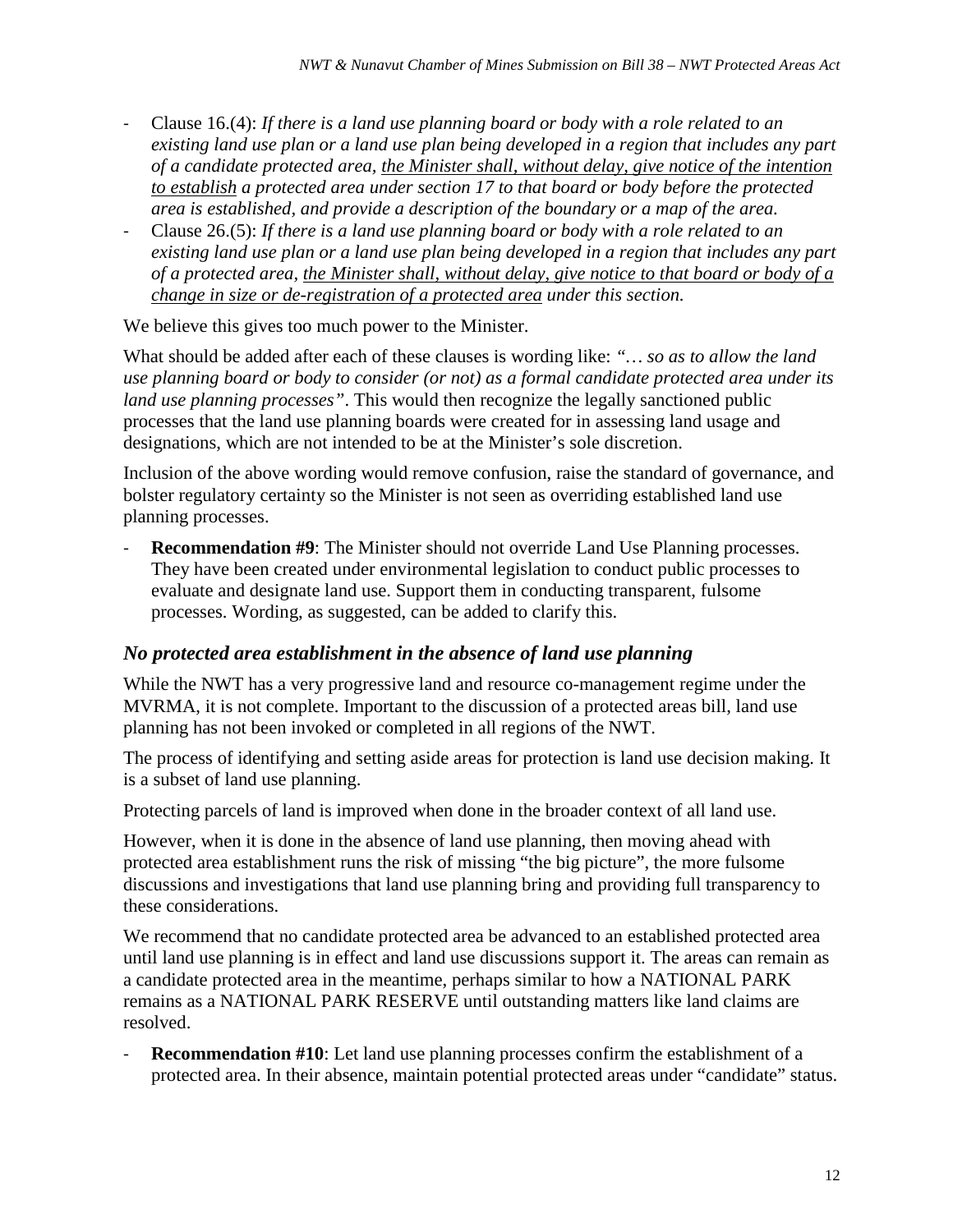# <span id="page-14-0"></span>*Limit size of protected areas*

There is nothing in the bill that limits the size of protected areas. There is also nothing in the bill that speaks to balancing protection and conservation with development needs.

The minerals industry is by far the largest private sector contributor to the NWT's economy, and given the high geological potential, with supportive actions can continue to do so.

Mining developments are not large, but they can generate phenomenal wealth. The physical footprint of all the mines historically in the NWT are tiny, at less than one hundredth of one percent of the NWT's land area. From this, tremendous wealth can be created responsibly, under the very strong regulatory regime in place today to protect the environment from significant adverse environmental impacts. For example, one of the NWT's diamond mines will generate one billion dollars per square kilometre of disturbance over its two decade life; the land the mine disturbs will be reclaimed and returned safely to the environment after mining is completed.

To sustain this success requires access to land for exploration and when it is successful, mine development. Currently, over 30% of the NWT is off limits to development, and we do not see this abating. While we realize that the territory is itself very large, the high levels of land alienation to development is excessive. It is now affecting the NWT's ability to sustain its minerals industry, and economic forecasts are not strong as a result.

Canada and countries around the world have established limits on the amount of land that will be protected, recognizing that land is also required to support economic activities for their residents.

There must be some limits put on the size of protected areas established under the act.

**Recommendation #11**: Add wording to limit the size of protected areas in order to provide some balance between lands open and closed to development. Limit total alienation of all lands to resource development to the international commitment made by Canada of 17%.

# <span id="page-14-1"></span>**CONCLUSION & RECOMMENDATIONS**

We support the notion of creating some special protected areas that need protection from resource development to protect their specialness. However, to meet the needs of good governance, transparency, balance and congruency with other laws and regulations, we provide the following recommendations:

- **Recommendation #1**: Reducing and De-registering protected areas is good. The ability for a candidate area to be removed as a candidate for protection is necessary. People's attitudes and society's needs can change as can environmental considerations and technology. Any of these could remove the need for a protected area.
- **Recommendation #2**: Maintain and strengthen the Public Registry. A fully transparent and comprehensive public registry needs to be in place for the consideration of any candidate protected area.
	- **Recommendation #2a**: Consider replacing the Protected Areas Act public registry with that of the Mackenzie Valley Environmental Impact Review Board's public registry,